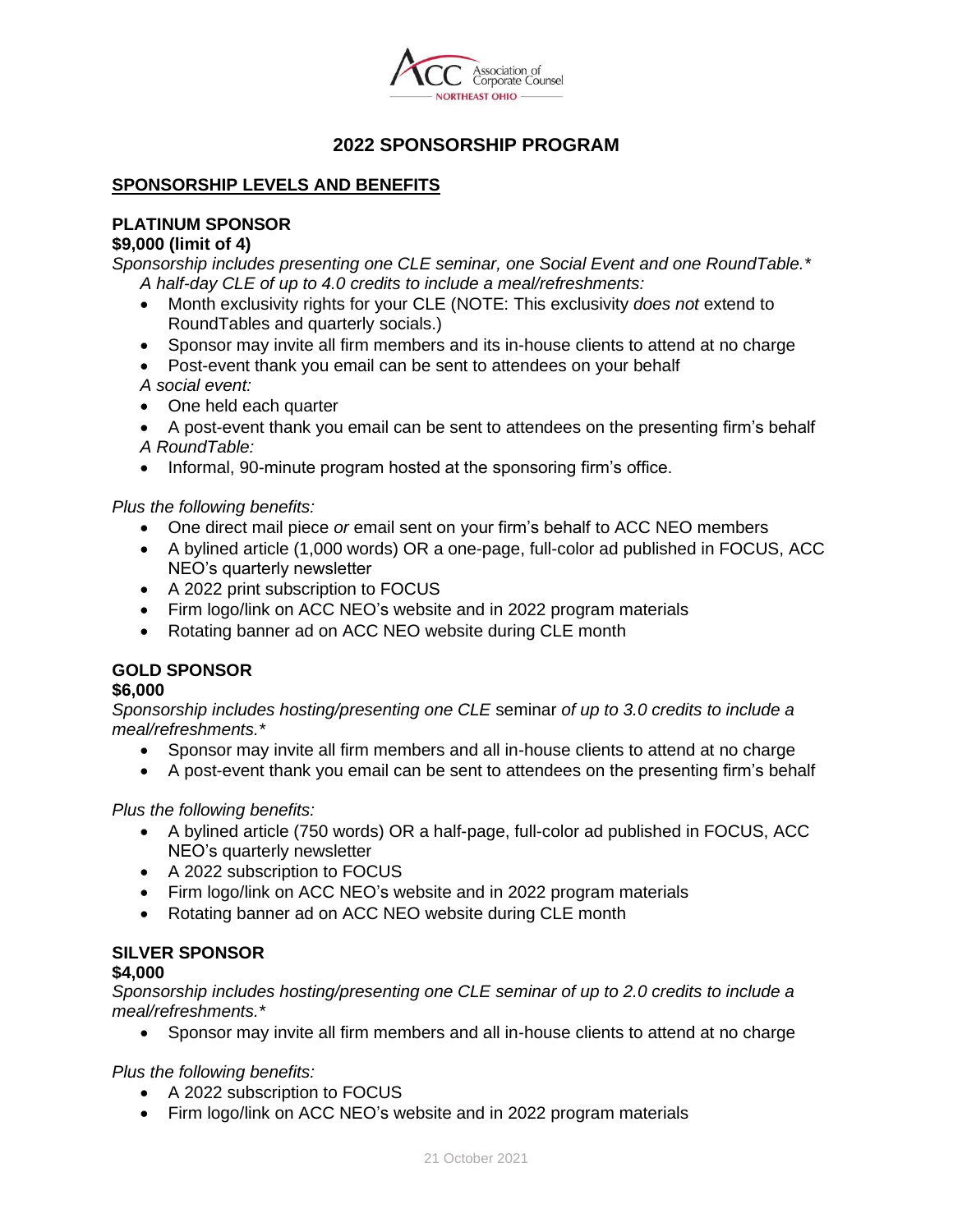

• Rotating banner ad on ACC NEO website during CLE month

# **A LA CARTE OPTIONS**

## **\$2,000 each**

Available to all eligible law firm sponsors. Requests are prioritized by level and in the order that they were received.

• *Host a RoundTable event (limited availability)* RoundTables are a non-CLE forum for members to collaborate with each other regarding typical in-house concerns—with a dash of perspective from outside counsel.

These events are usually held on Thursdays from 4:30pm to 6:30pm and are very informal. There's no need to prepare a presentation; however, for an in-person RoundTable your firm would be responsible for:

- Providing the meeting space (ideally a conference room in your office) and food + beverage (soft drinks, beer/wine, and light dinner or hors d' oeuvres) for attendees.
- Having the Managing Partner of the firm lead and help moderate the discussion. In addition, 2-4 of the firm's attorneys may participate in the program.
- Covering any parking fees for attendees (if applicable).
- *Host a health + wellness; pro bono; charity/volunteer activity or program*
	- − Host or co-host a non-CLE program OR invite ACC NEO members to your firm's pre-existing program or event.
	- − Must be approved by the ACC NEO Board.
- *Present a 1.0 virtual CLE*
	- − Virtual presentation only
	- − Host on your firm's webinar platform or ACC NEO's Zoom account
- *Other*

Propose your unique idea or event to us! \*Must be approved by the ACC NEO Board.

## **SMALL FIRM**

## **\$1,000 each**

To be eligible for a "Small firm" sponsorship, a law firm must have ≤15 attorneys total, *firmwide*.

• *Host a RoundTable event (limited availability)\** RoundTables are a non-CLE forum for members to collaborate with each other regarding typical in-house concerns—with a dash of perspective from outside counsel.

These events are usually held on Thursdays from 4:30pm to 6:30pm and are very informal. There's no need to prepare a presentation; however, for an in-person RoundTable your firm would be responsible for:

- Providing the meeting space (ideally a conference room in your office) and food  $+$ beverage (soft drinks, beer/wine, and light dinner or hors d' oeuvres) for attendees.
- Having the Managing Partner of the firm lead and help moderate the discussion. In addition, 2-4 of the firm's attorneys may participate in the program.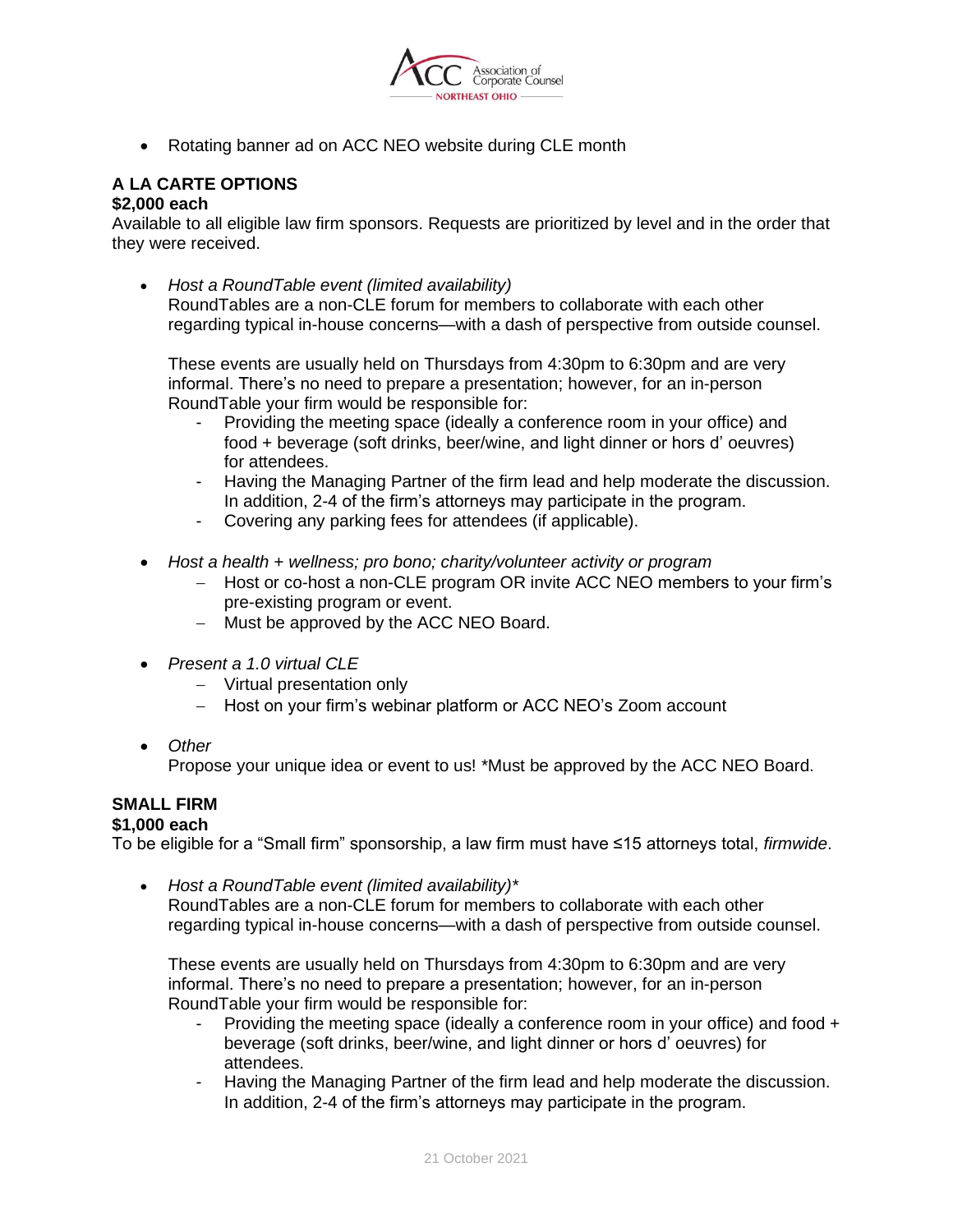

- Covering any parking fees for attendees (if applicable).
- *A bylined, 1,000-word article in one issue of FOCUS, the ACC NEO Chapter newsletter.*
- *A one-page, full-color ad in one issue of FOCUS, the ACC NEO Chapter newsletter.*
- *Other*

Propose your unique idea or event to us! \*Must be approved by the ACC NEO Board*.*

NOTE: While pandemic restrictions will continue to apply through the end of this year, it is our hope to resume in-person events as soon as prudently possible.

If COVID-19 continues to impact our ability to host in-person events in 2022, we will work with you—our sponsors—to find solutions that are mutually beneficial for your firm and our members. It is worth noting that since March 2020, our virtual events have experienced higher member attendance over in-person events.

## **SPONSORSHIP GUIDELINES**

## 1. SPONSORSHIP GENERALLY

Any law firm or legal services vendor may apply to the Association of Corporate Counsel Northeast Ohio Chapter ("ACC NEO" or "Chapter") to serve as a sponsor for a Chapter educational program ("Program") and/or social/networking event or activity ("Event"), provided that the sponsorship is approved by the Chapter Board and/or President.

A limited number of sponsorships are available for Programs/Events on an annual basis. All Program/Event specifics will be finalized with the Chapter's Executive Director ("Executive Director"). Sponsorship levels will be filled first by level, then by the order they are received.

## 2. SPONSOR PROGRAM/EVENT DEADLINES

**All 2022 Sponsorship Application Forms are due to the ACC NEO Executive Director, via e-mail or mail, by the end of the day (Midnight) EST, December 31, 2021.** Sponsorship Application Forms received after this date will still be eligible for consideration, but priority will be based on the order of receipt. All levels and benefits are subject to availability. The planned timeline/process upon the deadline's close:

- **a)** In early 2022, sponsors will be contacted to confirm their program dates and topics.
- **b)** The 2022 Sponsorship programming calendar begins on April 1, 2022 and ends March 31, 2023.
- **c)** In the first quarter of 2022, a final invoice, along with a confirmation of the selected sponsorship level and related details, will be emailed to each sponsor that has submitted a completed application.
- **d)** Successful applicants will be required to submit their non-refundable sponsorship fee by the date indicated on their invoice. Applicants that do not submit payment by such date will forfeit their sponsorships and the applicable Program/Event may be reassigned to another applicant.

## 3. COSTS/EXPENSES

In addition to payment of the applicable sponsorship fee, each sponsor is responsible for all expenses associated with its sponsored Program/Event.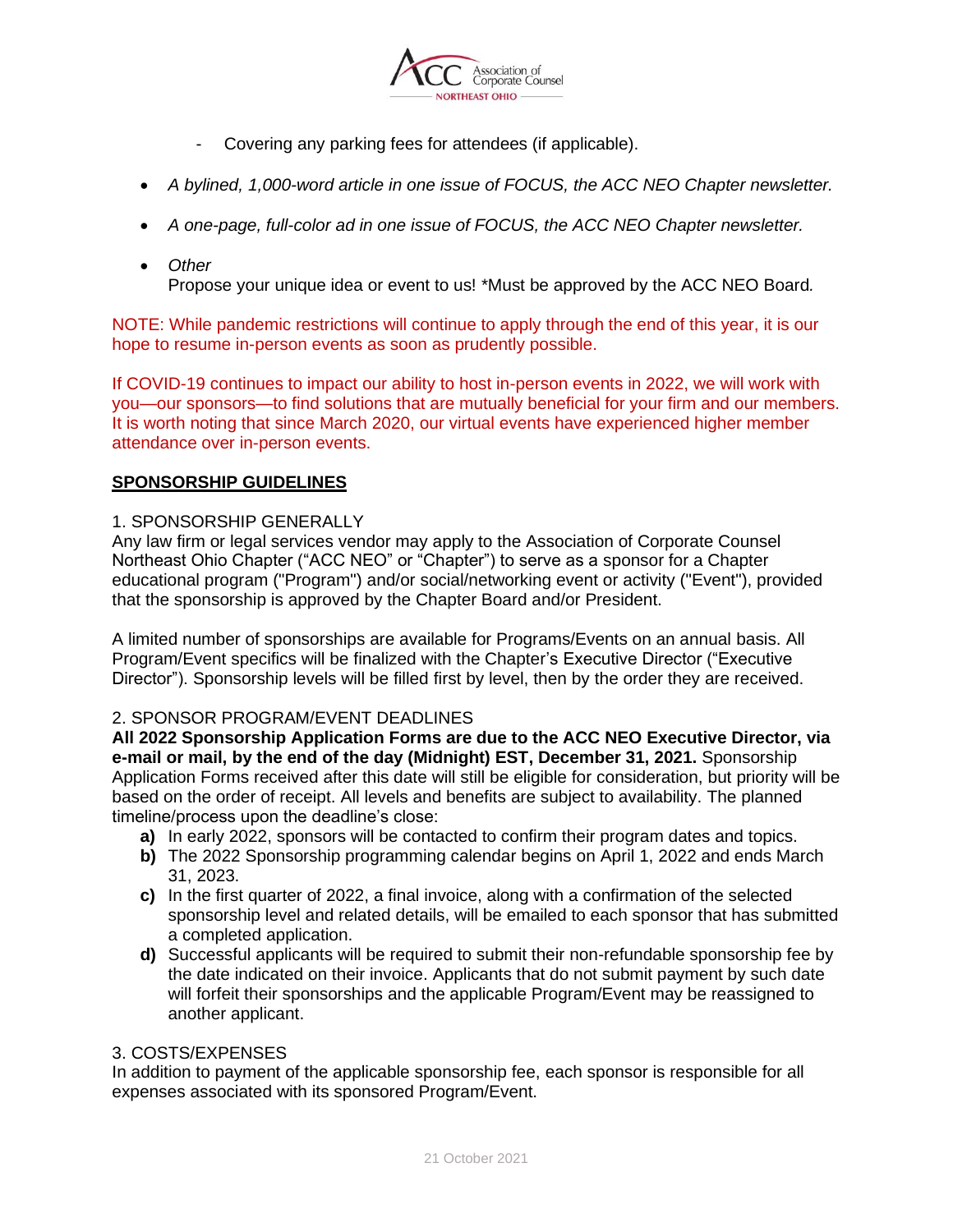

Except when specified as a sponsorship level's benefit, the Chapter may charge a fee for nonmember attendees at Chapter CLEs and any other Programs/Events at its discretion.

NOTE: For virtual events, sponsors can use ACC NEO's Zoom account at no extra cost. Sponsors are also welcome to use their own preferred webinar/meeting platform.

## 4. CO-SPONSORSHIP

ACC NEO offers sponsorship levels for vendors who serve the interests of ACC NEO's members. Many vendors have already expressed interest in co-hosting and/or co-supporting events sponsored by firm sponsors. Law firms should indicate on their applications if they would consider having a co-host for their Programs/Events. The Chapter will help with pairing interested parties.

For those law firms and vendors that agree to partner as co-sponsors of an ACC NEO CLE, we respectfully request:

- (a) Unless otherwise agreed upon by all co-sponsors of a Program/Event, law firms serve as the primary sponsors for the CLE Program responsible for course material and presentation. Vendors are considered co-sponsors;
- (b) Law firms must provide its Program co-sponsor with reasonable presence in the Program's presentation (i.e., as a speaker or panelist) and materials (e.g., logos, bios, giveaways), and including at least one in-house counsel;
- (c) The Program venue, food + beverage and any other related costs remain the responsibility of the primary sponsor and co-sponsor, and should be discussed and mutually agreed upon between them; and
- (d) Co-sponsoring Law Firms and Vendors must each commit to a sponsorship level in order to co-sponsor a Program/Event.

## 5. PROGRAM/EVENT PLANNING TIMELINES

Sponsors must abide by the following in order to ensure a successful Program/Event: *Scheduling*

- (a) Signature Plus sponsors retain the right to block out their CLE month from any other sponsors' CLEs. However, block out rights do not include socials, pro bono/outreach Events, or CLEs that the Chapter is co-sponsoring with an outside organization (e.g., CMBA, FBA, ABA, Legal Aid Society)
- (b) Requests will be considered as they are received; first respondents will have the best chance of obtaining their preferred topic/event date and time (subject to ACC NEO approval).

*Program topic/content*

- (a) Discuss Program topic with the Executive Director as soon as possible after committing to sponsorship level, but no later than twelve (12) weeks prior to the Program date. Information provided past application deadlines will result in a late application fee charged to the sponsor.
- (b) Provide Executive Director with final copy approval of electronic invitation containing all relevant data (i.e., topic, description, date/ time, location and logos) relating to the Program/Event no less than six (6) weeks prior to the Program/Event date.

## 6. PROGRAM TOPICS; PROGRAM PANEL

**Program topics should be addressed from the perspective of in-house counsel and all CLE panels MUST include an in-house panelist.** Presentations should contain useful, substantive, and relevant information for Program attendees.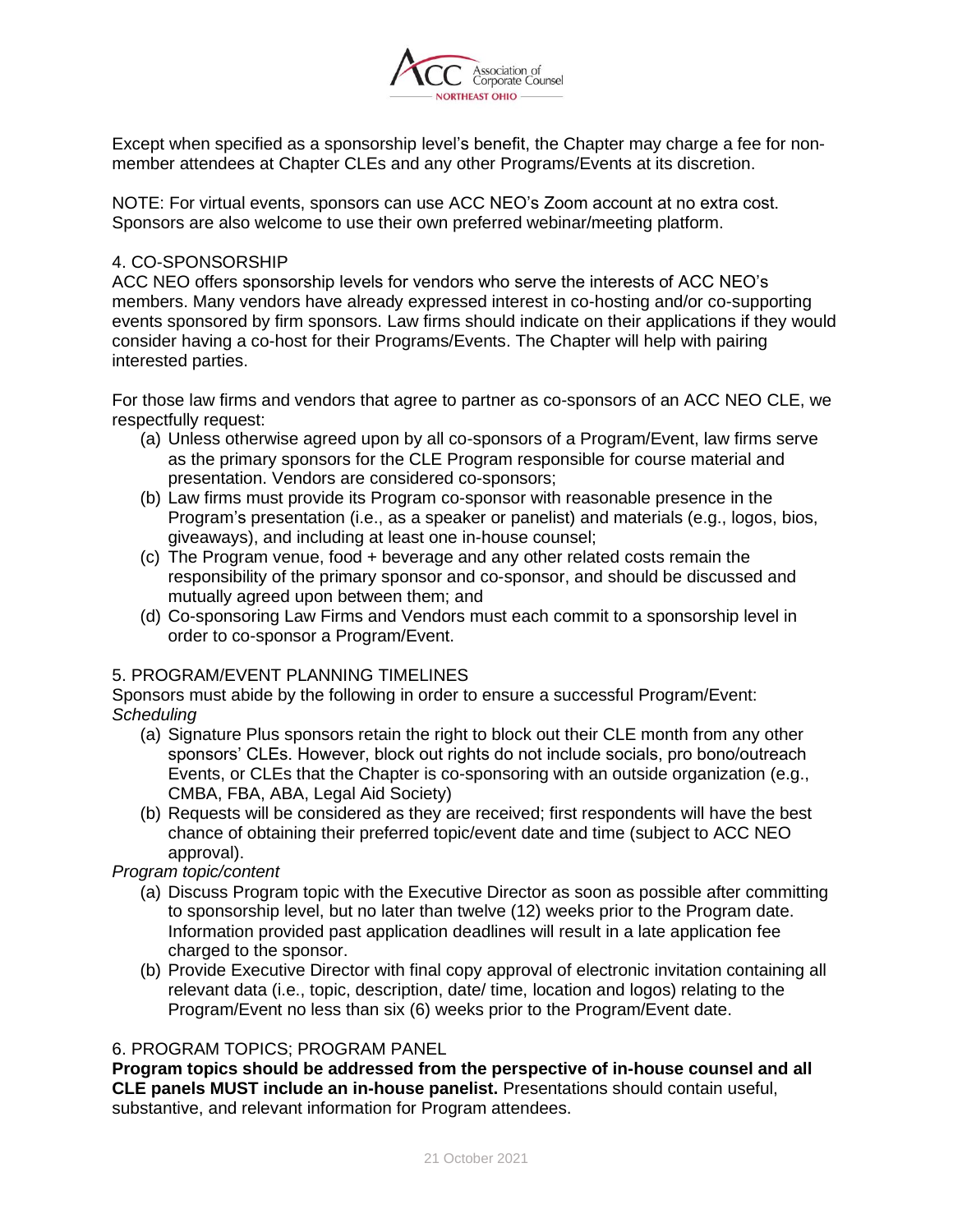

Sponsors/presenters who promote their services will not be invited to return as sponsors.

Speakers are expected to provide attendees with substantive written materials (e.g., printed, flash drive) related to the topic; materials must be at least 10 substantive pages (copies of PowerPoint slides are not considered substantive by the Supreme Court and will not be included in the 10-page count).

Speakers are expected to follow the proposed agenda, including time limitations.

## 7. FACILITY, FOOD + BEVERAGE

Sponsors will be responsible for arranging the facility for each Program/Event and for providing validated or valet parking as applicable. Each morning or lunch-time Program must include a light meal for each attendee and each evening event must include hors d'oeuvres and beverages.

**The sponsor and any co-hosts are responsible for paying the facility or caterer directly for food and beverage costs and, where applicable, any facility/equipment rental fees. The Chapter will collect no monies related to food/beverage/venue expenses.** 

#### **Any additional expenses incurred by the sponsor are the sponsor's sole responsibility.**

#### 8. PROGRAM/EVENT ANNOUNCEMENTS + INVITATIONS

Programs/Events are co-sponsored with ACC NEO, and the Chapter logo must be included in all invitations, announcements and advertising of the Program/Event. Placement and size of logos must be approved by the Executive Director prior to distribution.

Social Event invitations are typically printed; however, they can be emailed, if the sponsor prefers. For any invitations that are printed, the printing and postage costs are the responsibility of the sponsor. Upon receipt of the printed and stamped invitations, the Chapter will address and mail them to its current membership roster.

The sponsor will be mentioned in all Chapter announcements of the Program/Event, and the sponsor's logo may be included in the meeting announcement if received sufficiently in advance by the Executive Director. When a law firm has partnered with a vendor sponsor for a Program/Event, the law firm receives priority listing over the vendor.

The sponsor may send the Program/Event announcement to the sponsor's corporate in-house clients at the sponsor's sole cost and expense. The sponsor may also advertise the Program/Event at the sponsor's sole cost and expense, provided the Chapter first approves any advertisements.

ACC NEO shall retain ownership and control over its proprietary data, including its membership list and ACC NEO logo.

*Platinum, Gold and Silver* sponsors may invite their attorneys and in-house clients to attend their Programs/Events at no extra charge.

## 9. RSVPs

The final attendee list (name, title and company only) will be shared with the sponsor within one week after the Program/Event.